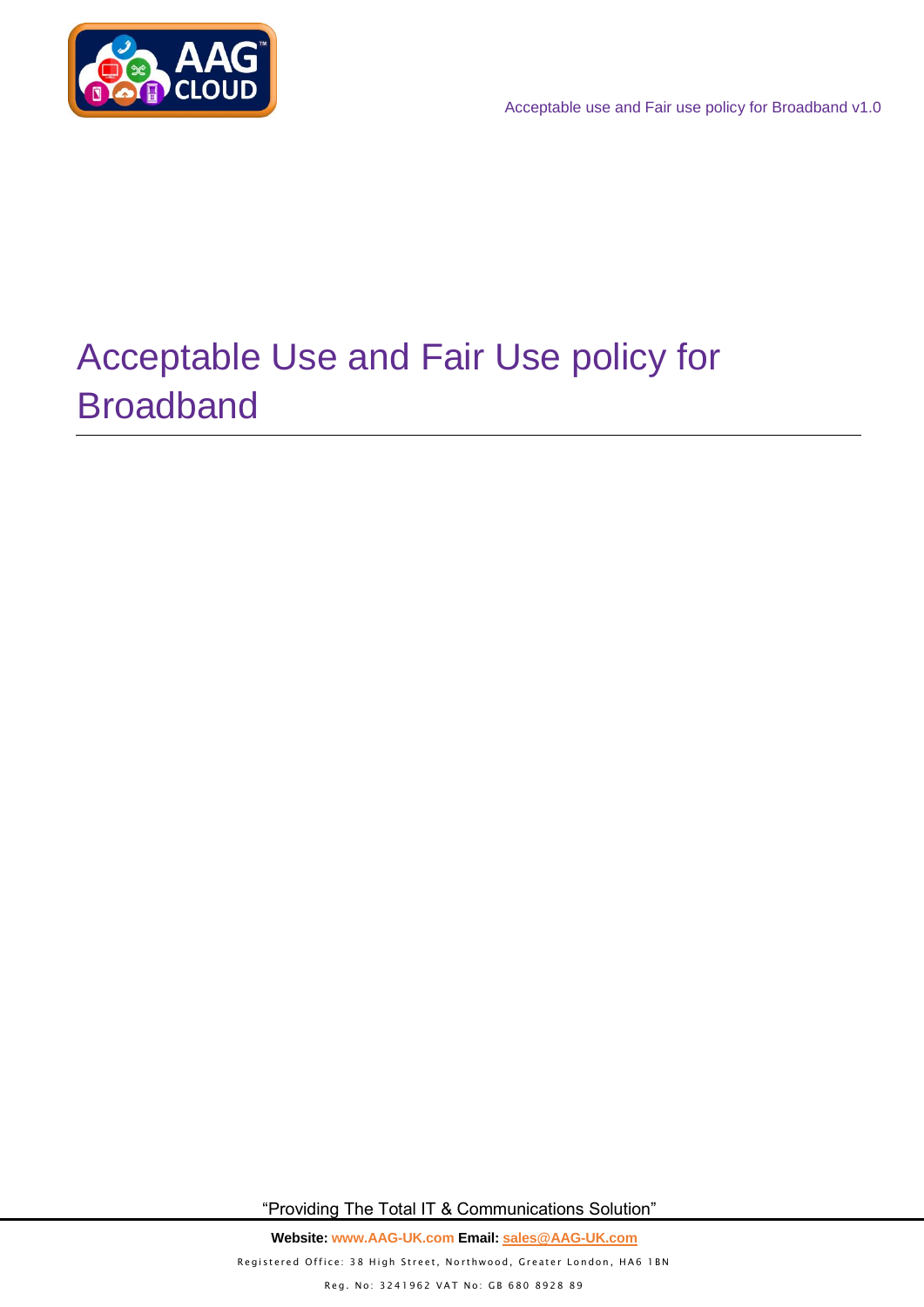

## **Contents**

| Customer Responsibilities when using our Broadband products5 |  |
|--------------------------------------------------------------|--|
|                                                              |  |
|                                                              |  |
|                                                              |  |
|                                                              |  |

"Providing The Total IT & Communications Solution"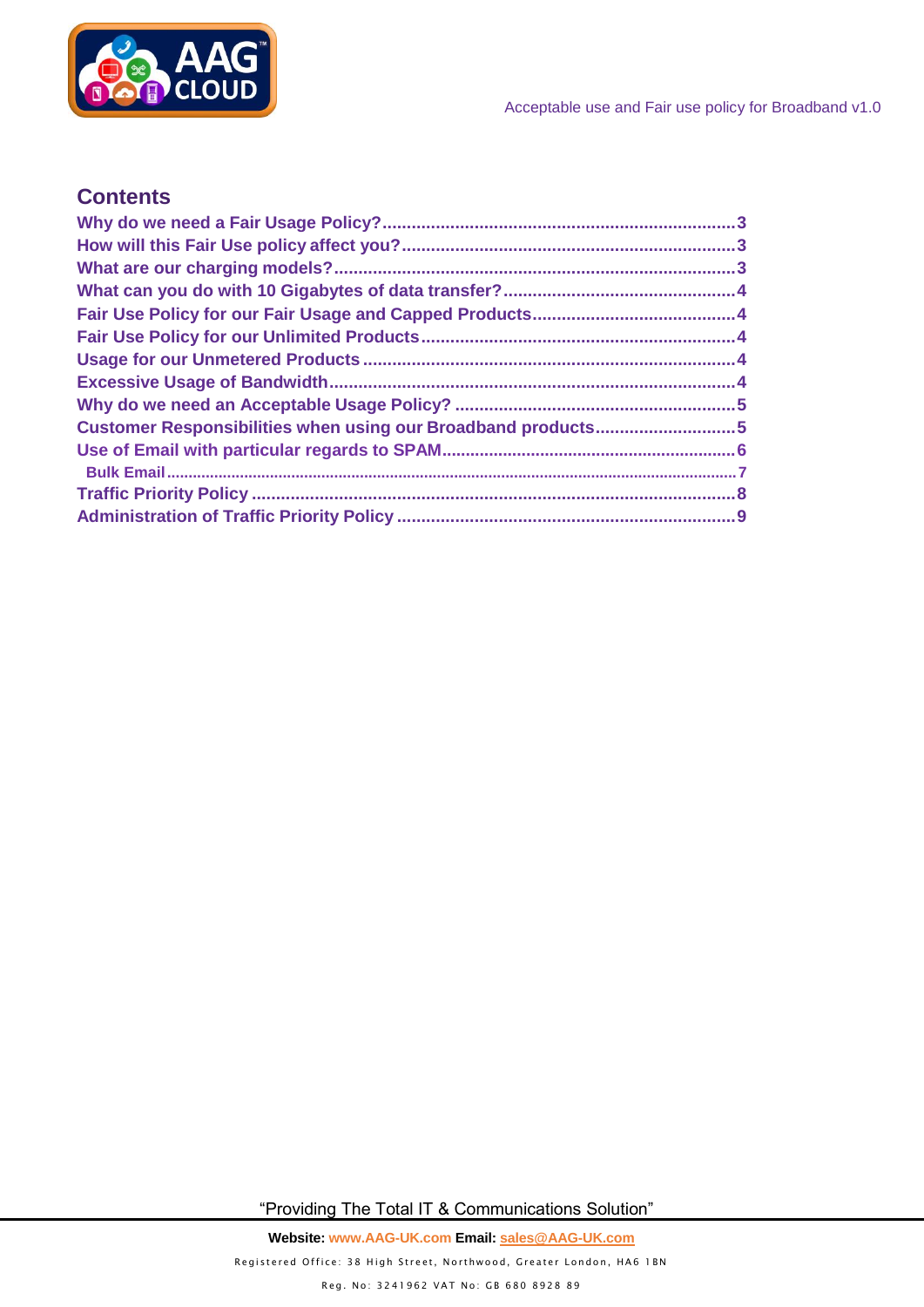

# <span id="page-2-0"></span>**Why do we need a Fair Usage Policy?**

AAG is committed to providing our customers with a very high quality and low contention service at a price that reflects true value for money.

- We do not add any additional contention to the service over that experienced on the access network
- We do operate a traffic prioritisation policy which safeguards the performance of business critical applications 24/7
- We carefully manage our capacity and will ensure that, in line with the number of customers on the network and a usage profile that fits business customers, enough capacity is provided.

However, as with all broadband offerings our network is shared and if a group of users use a disproportionately large amount of bandwidth (i.e. transfer a large amount of data) then this will drive up the cost of supplying the service to all users. Therefore to ensure we can provide a high quality and low contention service at a competitive price, a Fair Usage Policy applies to the use of the service.

# <span id="page-2-1"></span>**How will this Fair Use policy affect you?**

The majority of customers that will be affected by this policy are those using file sharing software such as peer-topeer, who regularly stream media (music, TV or videos) or those who regularly download very large media files e.g. movies. Peer-to-Peer software can be left running throughout the day and can consume very large amounts of bandwidth – this is unreasonable use of the internet and is, in many cases, illegal. Customers using their broadband service for sending e-mails, browsing web-pages and other typical business applications will not be affected.

# <span id="page-2-2"></span>**What are our charging models?**

| <b>Product Name (WBC)</b>            | <b>Downstream</b> | <b>Upstream</b> | <b>Usage</b>                  |  |
|--------------------------------------|-------------------|-----------------|-------------------------------|--|
| <b>Business Broadband</b>            | 8 Mbps            | 1.3 Mbps        | 10GB, 100GB, 150GB            |  |
| Business Broadband 2+                | 24 Mbps           | 1.3 Mbps        | 10GB, 100GB, 150GB, unlimited |  |
| <b>Business Broadband 2+ Premium</b> | 24 Mbps           | 1.3 Mbps        | 100GB, 150GB, Unlimited       |  |
| <b>Business M</b>                    | 24 Mbps           | 2.5 Mbps        | 100GB, 150GB, unlimited       |  |
| Fibre 40/10                          | 40 Mbps           | 10 Mbps         | 50GB                          |  |
| <b>Fibre Broadband Business</b>      | 80 Mbps           | 20 Mbps         | 200GB                         |  |
| Fibre Broadband Premium              | 80 Mbps           | 20 Mbps         | Unlimited                     |  |
| Home Worker IPSC                     | 8 Mbps            | 448 Kbps        | 10GB, 100GB                   |  |
| <b>Business Broadband IPSC</b>       | 8 Mbps            | 832 Kbps        | 10GB, 100GB, 150GB, unlimited |  |
| FTTC 80:20                           | 20 Mbps           | 80 Mbps         | Unmetered                     |  |
| FTTC 40:10                           | 10 Mbps           | 40 Mbps         | Unmetered                     |  |
| ADSL 2+                              | 1.3 Mbps          | 24 Mbps         | Unmetered                     |  |
| Annex M                              | 2.5 Mbps          | 24 Mbps         | Unmetered                     |  |
| <b>IP Stream</b>                     | 832 Kbps          | 8 Mbps          | Unmetered                     |  |

We offer a selection of usage charging models detailed below:

"Providing The Total IT & Communications Solution"

**Website: www.AAG-UK.com Email: [sales@AAG-UK.com](mailto:sales@AAG-UK.com)**

Registered Office: 38 High Street, Northwood, Greater London, HA6 1BN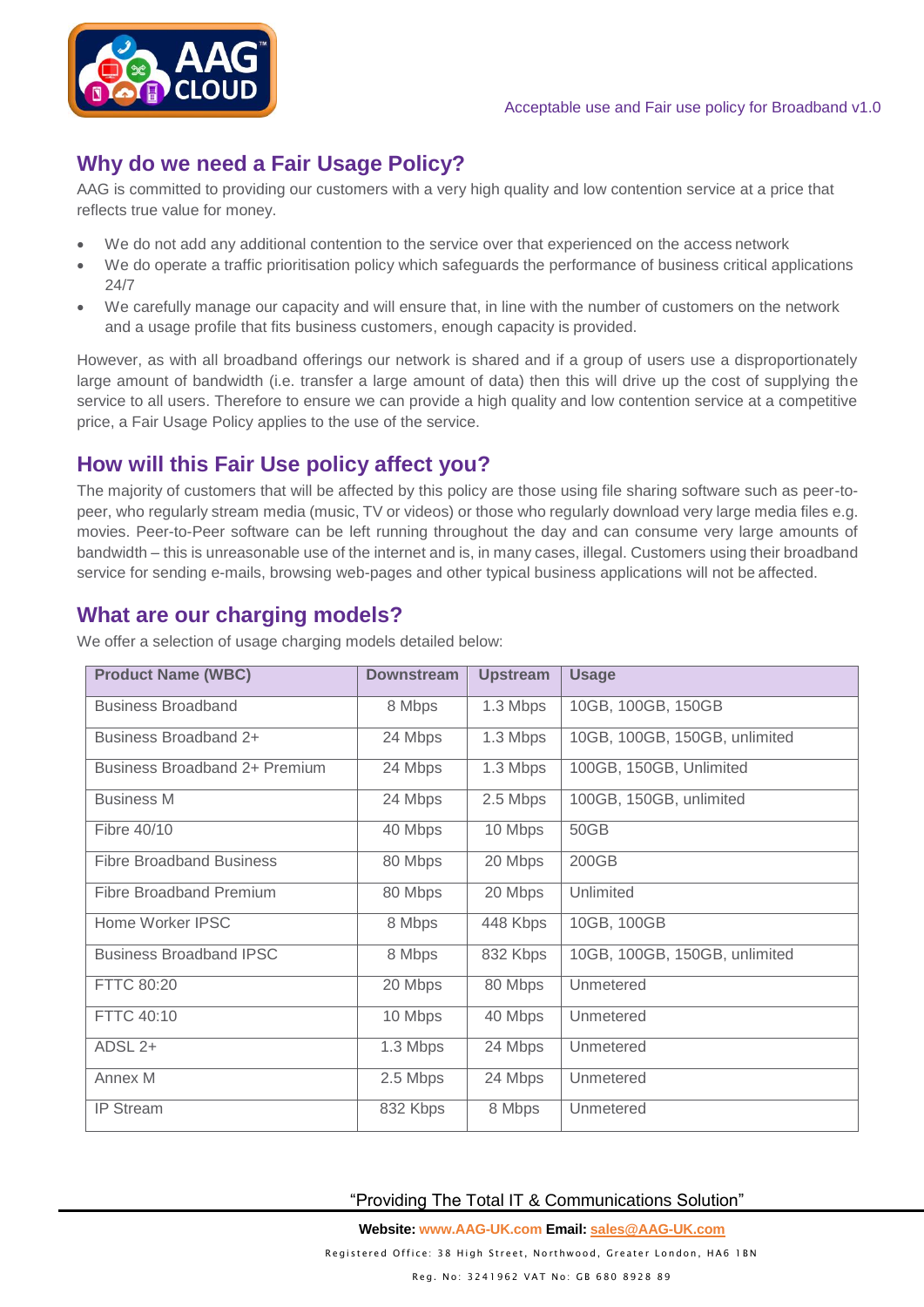

# <span id="page-3-0"></span>**What can you do with 10 Gigabytes of data transfer?**

- Send and receive a total of 100,000 emails (without attachment)
- View over 100,000 standard web pages
- Transfer over 10,000 1MB files
- Make 80,000 minutes' worth of VOIP calls (@ G729)

# <span id="page-3-1"></span>**Fair Use Policy for our Fair Usage and Capped Products**

Each of our broadband products has a monthly bandwidth allowance which is a certain number of GB of data transfer per month within their standard monthly rental. If the allowance is exceeded, then we will automatically charge £2.50 per GB for the excess usage seen on the service.

Please note that

- The usage measurement period in this case is defined as a calendar month
- Usage is rounded up to the nearest GB

# <span id="page-3-2"></span>**Fair Use Policy for our Unlimited Products**

For these services, there is no fair use policy. Users can transfer as much data as they wish, but usage must be in accordance with this Acceptable Usage Policy (see below section).

# <span id="page-3-3"></span>**Usage for our Unmetered Products**

Our unmetered broadband policy has no usage caps or excess usage charges and is simply subject to our Acceptable Usage Policy (see below section).

# <span id="page-3-4"></span>**Excessive Usage of Bandwidth**

The use of bandwidth which is inappropriate for a particular service is to be avoided. In the event that excessive usage of bandwidth on a consistent basis is detected, we will contact you to propose a more suitable service as a replacement. If you decline to accept the suggested replacement service and the excessive usage continues, we reserve the right to restrict, suspend or terminate your access, at our discretion.

Examples of excessive bandwidth usage are:

- A circuit that sends and receives in excess of 100GB of data in any given 24 hour period
- A group of circuits (as part of the same company or end user group) that sends and receives in excess of 100GB of data at each site in any given 24 hour period.

The measures which we may take to restrict the usage of a service are detailed below in the 'Traffic Priority Policy' section.

Large bandwidth requirements across numerous sites would be better suited by a solution that does not have the potential to impact other users, such as AAG Ethernet.

"Providing The Total IT & Communications Solution"

Registered Office: 38 High Street, Northwood, Greater London, HA6 1BN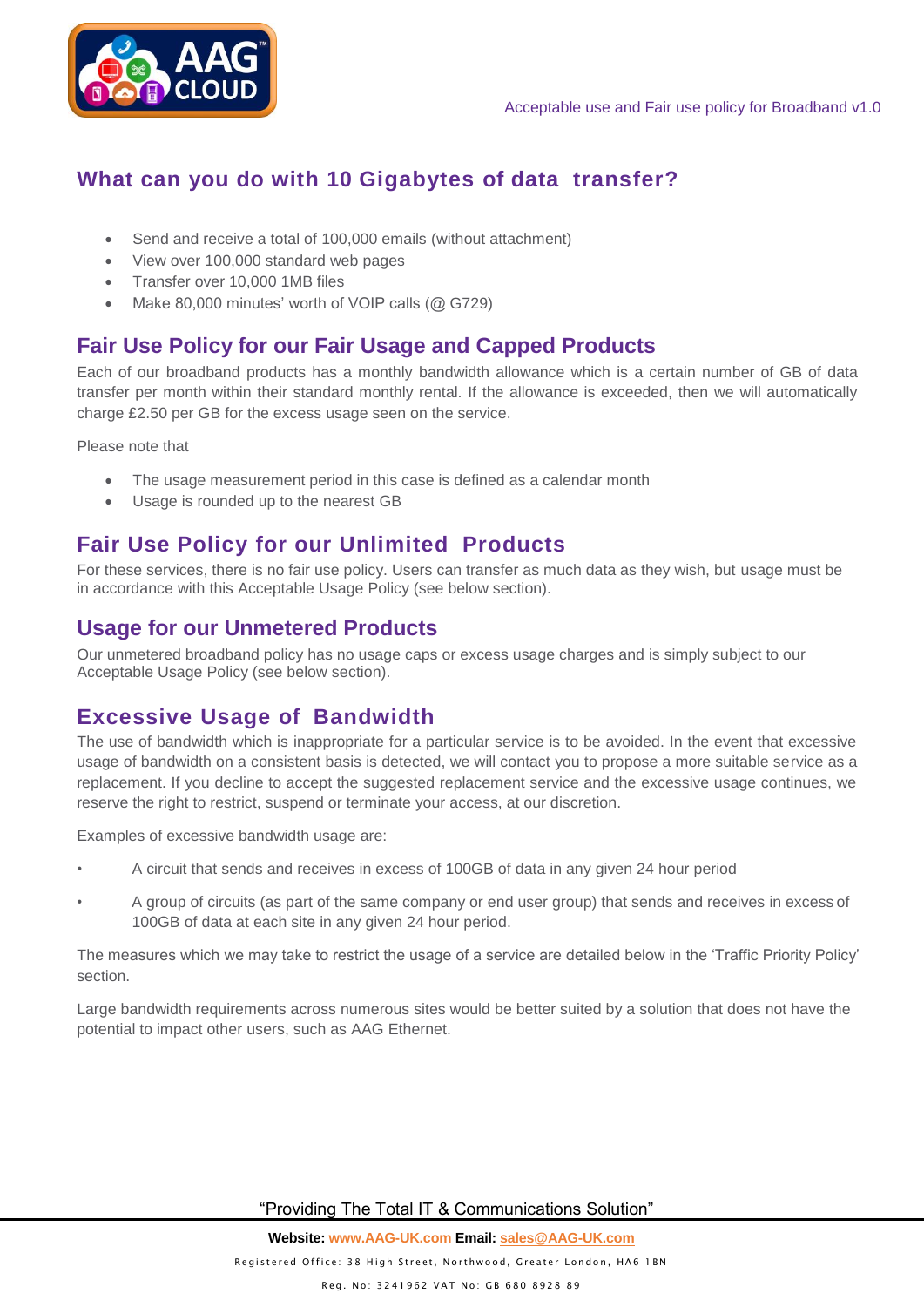

# <span id="page-4-0"></span>**Why do we need an Acceptable Usage Policy?**

This Acceptable Use Policy (AUP) is intended to help protect our customers, and the Internet community, from the inappropriate use of the Internet. This AUP sets out the rules which apply to the use of our internet connection services including your responsibilities, and permitted and prohibited uses of those services.

We remind customers that when they are connected to the internet via our service they must comply with the law. Customers must not use our service:

- 1 In a manner constituting improper use of a public electronic communications network which is or would be an offence under Section 127 of the Communications Act 2003; or
- 2 For any unauthorised access or denial of service attack which is or would be an offence under Sections 1, 2 or 3 of the Computer Misuse Act 1990; or
- 3 to commit an offence under the Regulation of Investigatory Powers Act 2000; or
- 4 to commit an offence under any other relevant UK legislation;

A customer's use of our service constitutes acceptance of this AUP.

We reserve the right to revise and update this AUP from time to time at our discretion.

## <span id="page-4-1"></span>**Customer Responsibilities when using our Broadband products**

You are responsible for your actions when connected to our network and the systems you access through your internet connection. If you act without care or irresponsibly in using your internet connection or your actions put at risk the integrity or security of our network, systems or equipment, your access may be restricted, suspended or terminated, without prior notice.

In particular, but not by way of limitation, you agree that you will not use, attempt to use or allow your internet connection to:

- store, send or distribute any content or material which is restricted, prohibited or otherwise unlawful under any applicable law or which is offensive or obscene;
- store, send or distribute confidential information, copyright material or other content which is subject to third party intellectual property rights, unless you have a lawful right to do so;
- do anything which defames, harasses, threatens, abuses, menaces, offends, violates the privacy of, or incites violence or hatred against, any person or class of persons, or which could give rise to civil or criminal proceedings;
- do any other act or thing which is illegal, fraudulent or otherwise prohibited under any applicable law or which is in breach of any code, standard or content requirement of any other competent authority;
- do anything which interferes with other users or restricts or hinders any person from accessing or using our internet connection service or systems including the excessive usage of bandwidth under the 'Excessive Usage of Bandwidth' section below;
- forge header information, email source address or other user information;
- access, monitor or use any data, systems or networks, including another person's private information, without authority or attempt to probe, scan or test the vulnerability of any data, system or network;
- deliberately compromise the security or integrity of any network or system including our network;
- knowingly access, download, store, send or distribute any viruses or other harmful programs or material;
- send or distribute unsolicited advertising, bulk electronic messages or otherwise breach your spam obligations set out below, or overload any network or system including our network and systems;
- invade anyone's privacy by attempting to harvest, collect, store, or publish private or personally identifiable information, such as passwords, account information, credit card numbers, addresses, or other contact information without their knowledge and consent;

#### "Providing The Total IT & Communications Solution"

**Website: www.AAG-UK.com Email[: sales@AAG-UK.com](mailto:sales@AAG-UK.com)**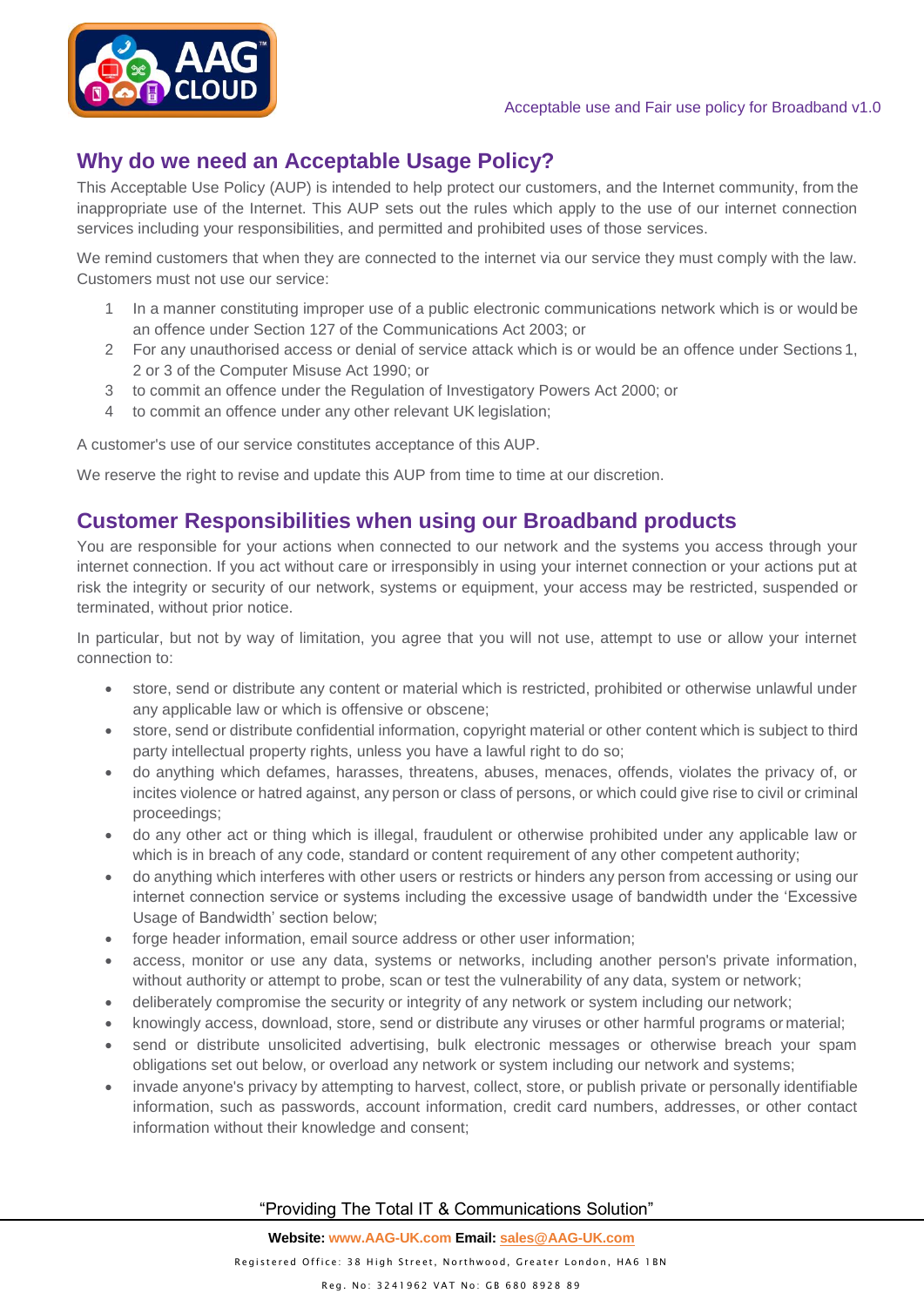- tamper with, hinder the operation of or make unauthorised modifications to any network or system; or
- authorise, aid, abet, encourage, conspire with or incite any other person to do or attempt to do any of the above acts.

In addition, you may not use our network to create, transmit, distribute, or store content that:

- violates export control laws or regulations,
- impairs the privacy of communications,
- constitutes deceptive online marketing, causes technical disturbances to our network (including excessive usage of bandwidth under the 'Excessive Usage of Bandwidth' section below), its affiliated networks, or the network used by customers to access the Email services, or
- violates the policies of such networks by, including, but not limited to, the intentional introduction of any viruses, Trojan horses, worms, time bombs, cancel bots or other computer programming routines that are intended to damage, detrimentally interfere with, surreptitiously intercept or expropriate any system or data, or
- assists, encourages or permits any persons in engaging in any of the activities described in this section.

If you become aware of any such activities, you are obligated to immediately notify us and take all other appropriate actions to cause such activities to cease.

## <span id="page-5-0"></span>**Use of Email with particular regards to SPAM**

Also known as junk mail or unsolicited commercial email, the term "spam" refers to submitting a commercial email to a large number of recipients who have not requested or opted to receive it and have no reasonable expectation of receiving email from the sender.

Email sent by a company or an organisation with whom the recipient has established a relationship or which was requested or accepted (by way of an opt-in requirement) by the recipient is not considered spam.

Spamming is not only harmful because of its negative impact on consumer attitudes toward businesses that supply Email and interconnection services, but also because it can overload our network and disrupt service to other customers.

As a user of our email service platforms sending direct marketing emails:

You must:

- include a conspicuous notice identifying the message as an advertisement or a commercial solicitation;
- provide a valid physical postal address in each email you send;
- include a valid email address or an unsubscribe link allowing the recipient to opt-out, either by replying to a valid return address, or by using an Internet-based unsubscribe mechanism
- process opt-out requests for at least 30 days after the sending of the commercial email and stop sending email to the requestor within 10 business days upon request;
- comply with any regulations in force that apply to direct marketing regulations.

You may not (in addition to the aforementioned conditions):

- send emails with a false, deceptive or misleading subject line;
- include sexually explicit content in your email;
- add an address into your list without the subscriber's permission;
- maintain an email address in your list for which an opt-out request has been received;
- use lists older than 6 months without obtaining a confirmation of the subscriber's permission;
- harvest email addresses from websites or web services:

#### "Providing The Total IT & Communications Solution"

**Website: www.AAG-UK.com Email[: sales@AAG-UK.com](mailto:sales@AAG-UK.com)**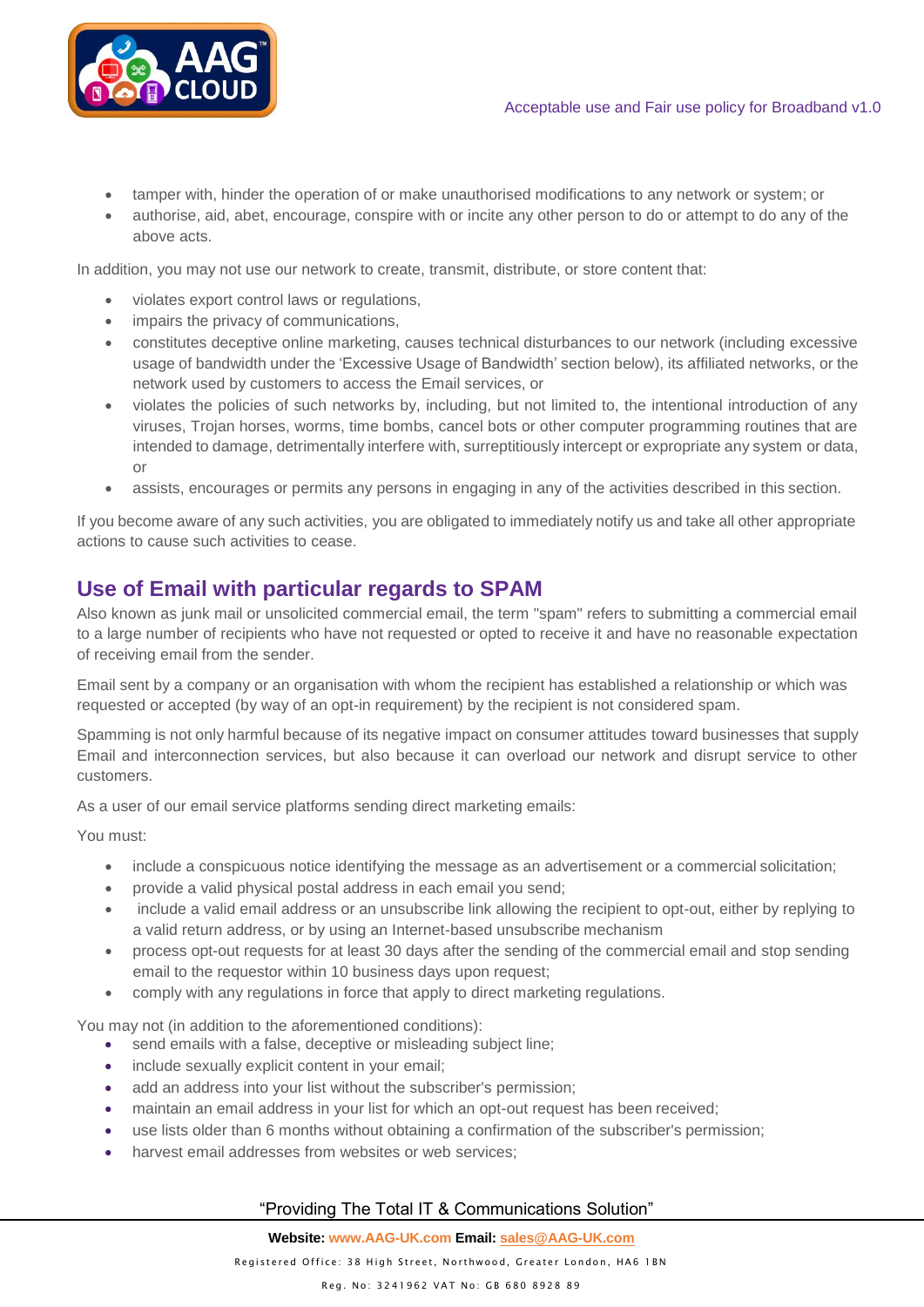#### Acceptable use and Fair use policy for Broadband v1.0



- generate an email address by using a dictionary attack combining letters and numbers into multiple permutations;
- use scripts or automated ways to register for multiple email or user accounts to send commercial emails;
- relay emails through a computer or network without permission;
- use your subscription form to subscribe users for an unrelated list or to send content differing from the one agreed to;
- send emails with added words/characters in an attempt to bypass Bayesian filters;
- send, or attempt to send, Spam of any kind from third-party networks using a return email address that is hosted on our network, or referencing an email address hosted on our network;
- send email messages which result in complaints from the recipient or from the recipient's email provider, or which result in blacklisting of the sender's email address or mail server;
- send email messages which are excessive and/or intended to harass or annoy others;
- continue to send email to a recipient who has indicated that he/she does not wish to receive it;
- take any other actions intended to cloak your identity or contact information, including but not limited to intentionally omitting, deleting return addresses; or
- take any other action that results in the blacklisting of the sender's email address or mail server, or negatively impacts other customers who use the Email service.

In the absence of positive, verifiable proof to the contrary from you we will consider complaints by recipients of emails to be conclusive that the recipient did not subscribe or otherwise request the email(s) about which a complaint was generated.

### <span id="page-6-0"></span>**Bulk Email**

The use of our network to send bulk email whether opt-in or otherwise, and the use of bulk email to promote a site on our network is strictly forbidden. Bulk mailing is defined as:

- E-mails with more than 50 recipients per email
- Sending E-mails at a rate of over 5 emails per minute

If bulk mailing attempts are detected the relevant ports may be blocked with immediate effect.

"Providing The Total IT & Communications Solution"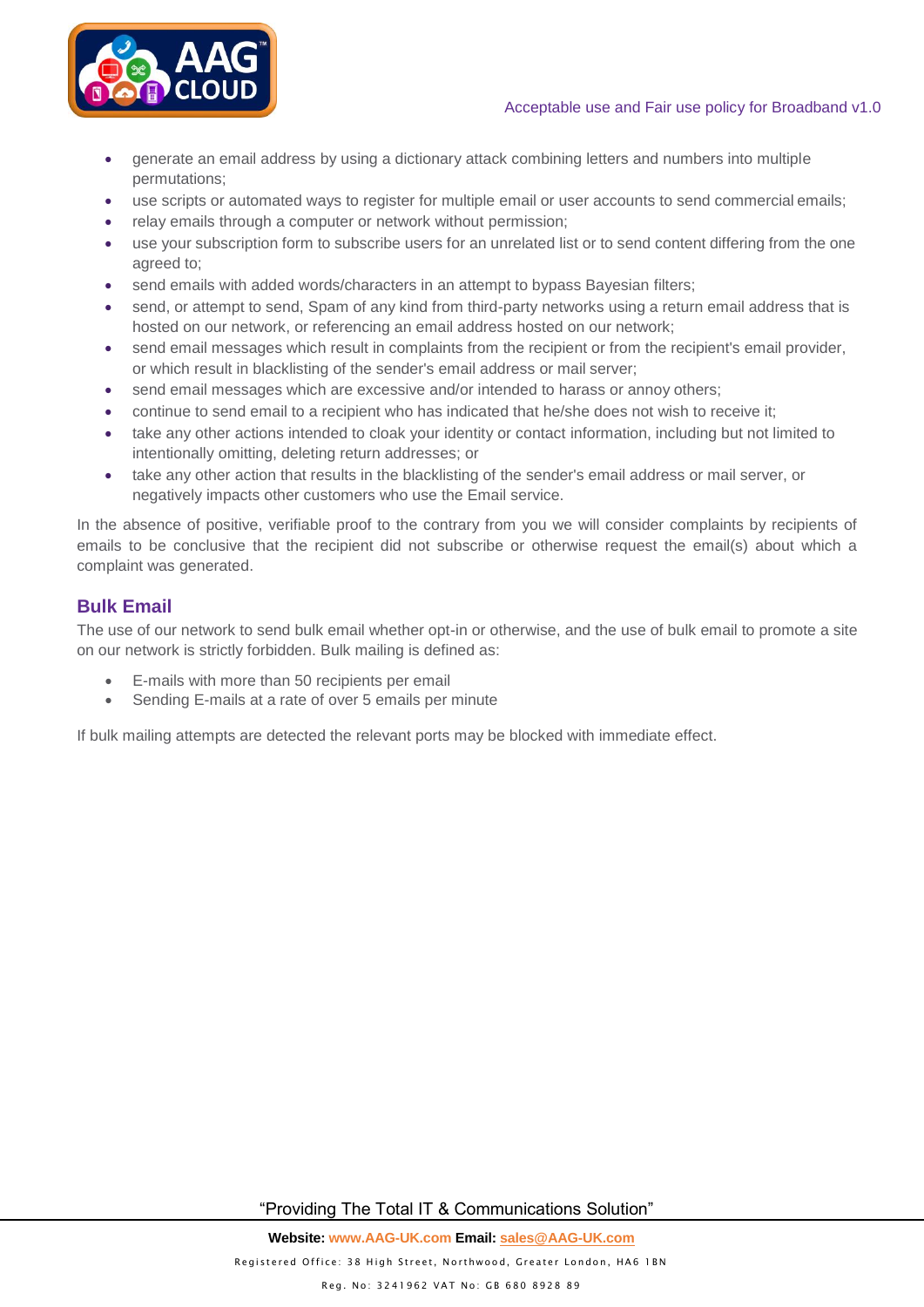

# <span id="page-7-0"></span>**Traffic Priority Policy**

AAG provides a high quality broadband product for the business market. We aim to secure the highest quality of service for business critical applications during core business hours. Our network identifies and will offer a priority service for business critical traffic:

| <b>Activity/Application</b>                      | <b>Peak Priority Status:</b><br>Mon-Fri 08:00-18:00 | <b>Off-Peak Priority Status</b> |  |
|--------------------------------------------------|-----------------------------------------------------|---------------------------------|--|
| <b>Assured Services</b>                          | Level 3                                             | Level 3                         |  |
| <b>Business Services:</b>                        |                                                     |                                 |  |
| <b>VPN</b>                                       |                                                     |                                 |  |
| Email                                            |                                                     |                                 |  |
| Off-site Backup                                  |                                                     |                                 |  |
| Database                                         | Level 3                                             | Level 3                         |  |
| Surveillance                                     |                                                     |                                 |  |
| <b>Software Markets</b>                          |                                                     |                                 |  |
| Presentation                                     |                                                     |                                 |  |
| Trading                                          |                                                     |                                 |  |
| Remote Access (inc. Terminal Services, SSH etc.) |                                                     |                                 |  |
| Internet Browsing                                | Level 2                                             | Level 3                         |  |
| Software updates                                 | Level 2                                             | Level 3                         |  |
| Audio Streaming (Excludes VoIP)                  | Level 1                                             | Level 3                         |  |
| Video Streaming                                  | Level 1                                             | Level 3                         |  |
| Music & Video downloads, P2P etc.                | Level 1                                             | Level 3                         |  |

- **Level 3**: **Business Critical Products and Services**. These services are essential for business operations and continuity and as such are time sensitive, therefore will always take preference over non time-sensitive or non-business critical services.
- **Level 2**: **Managed Products and Services**. These are services which are not as time sensitive as those in level 3 but will take priority over services which are not critical for the operation or continuity of core business.
- **Level 1**: **Non-business critical traffic**. These services are not classed as business critical or time sensitive.

By identifying the different types of traffic in our network, we can ensure that both business critical and time sensitive products and services take priority over other traffic. This is done so that we can provide our customers with a premium class of business connectivity during core business hours.

"Providing The Total IT & Communications Solution"

**Website: www.AAG-UK.com Email[: sales@AAG-UK.com](mailto:sales@AAG-UK.com)** Registered Office: 38 High Street, Northwood, Greater London, HA6 1BN Reg. No: 3241962 VAT No: GB 680 8928 89